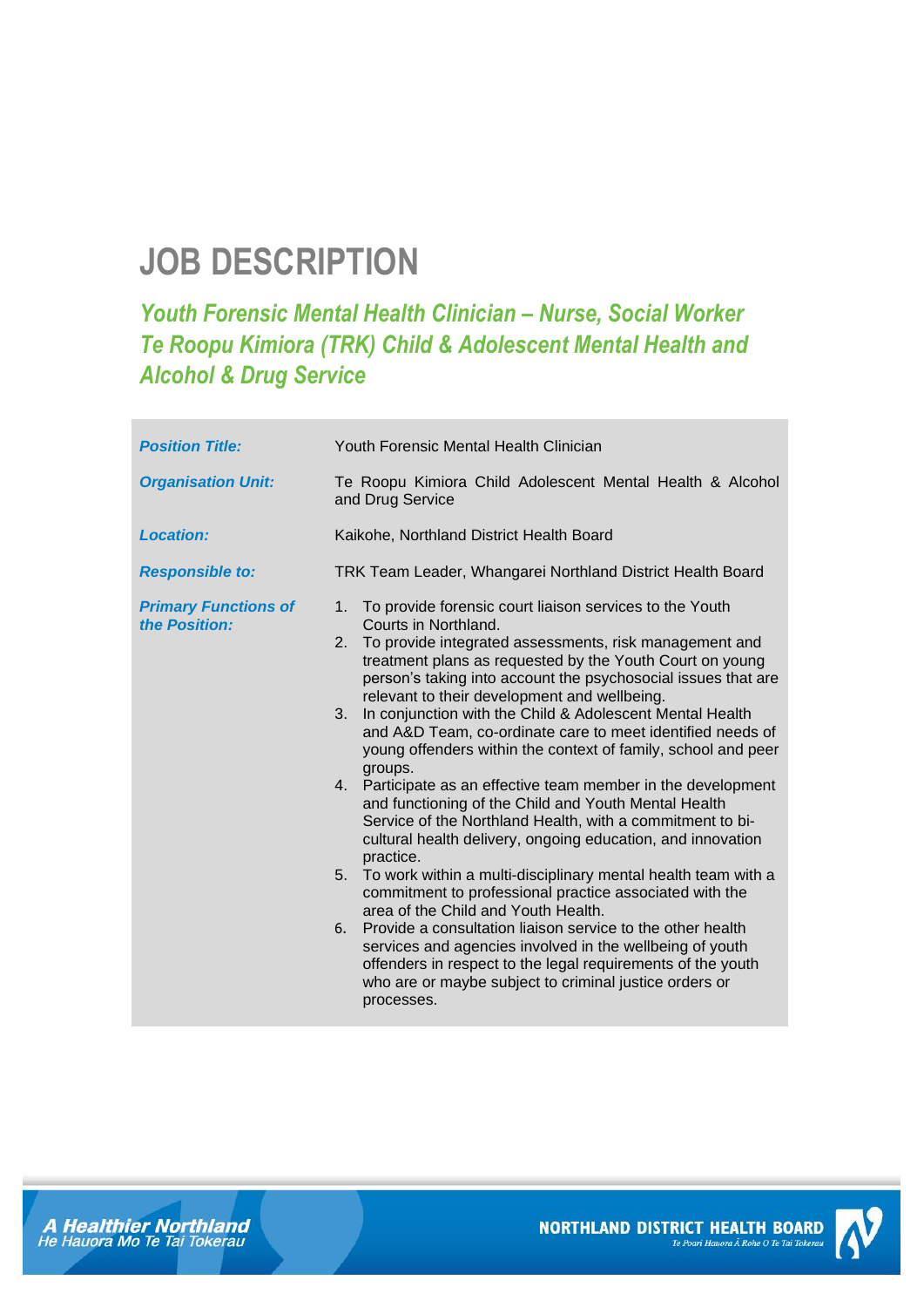## *Functional Relationships*

The Youth Forensic Mental Health Clinician will develop and maintain excellent relationships with:

| <b>Internal</b>                                                                                                                                                                                                                                                                     | <b>External</b>                                                                                                                                                                                                                                                                                                                                                                                            |
|-------------------------------------------------------------------------------------------------------------------------------------------------------------------------------------------------------------------------------------------------------------------------------------|------------------------------------------------------------------------------------------------------------------------------------------------------------------------------------------------------------------------------------------------------------------------------------------------------------------------------------------------------------------------------------------------------------|
| TRK Team Members and wider<br>Community Mental Health and A&D<br><b>Services</b><br>Child Health,<br>$\bullet$<br>Professional Discipline and peers<br>٠<br>Other health professionals within NDHB<br><b>Clinical Head TRK</b><br><b>General Manager Mental Health Service</b><br>٠ | Children, young persons and their<br>whanau.<br>The Judiciary and staff of the Northland<br>Youth Courts and other Courts as<br>required by Law.<br>Oranga Tamariki (OT)<br>٠<br><b>Education services</b><br>Other agencies including the<br>$\bullet$<br><b>Community Probation Service, police</b><br>lawyer's etc.<br><b>Iwi Providers</b><br><b>Regional Youth Forensic Service</b><br>(Auckland DHB) |

## *Key Responsibilities and Expected Outcomes*

Northland District Health Board has established a set of values by which the organisation will respond, in part, to achieving its goals and objectives through their workforce. The following Values and supporting statements are expected behaviours of each individual employed with NDHB:

| <b>Values</b>          | <b>Supporting Statement</b>                                                            |
|------------------------|----------------------------------------------------------------------------------------|
| Tāngata i te tuatahi   | He whakapapa, he mokopuna, he tamariki, he mātua, he tūpuna. He                        |
| People First           | aha te mea nui. He tāngata, he tāngata, he tāngata                                     |
|                        | Our people are central to all we do                                                    |
| Whakaute (tuku mana)   | He whakaaro nui ki ētahi atu                                                           |
| Respect                | We treat others as they would like to be treated                                       |
| Manaaki                | Ko te manaaki - he whāngai, he kākahu, he ropiropi. Akona e te<br>whānau whānui        |
| Caring                 |                                                                                        |
|                        | We nurture those around us, and treat all with dignity and<br>compassion               |
| Whakawhitiwhiti Körero | Whakawhitiwhiti kōrero i runga te tika, te pono me te                                  |
| Communication          | We communicate openly, safely and with respect to promote clear<br>understanding aroha |
| Te Hiranga             | Kia kaha, kia māia, kia manawa nui                                                     |
| Excellence             | Our attitude of excellence inspires confidence and innovation                          |



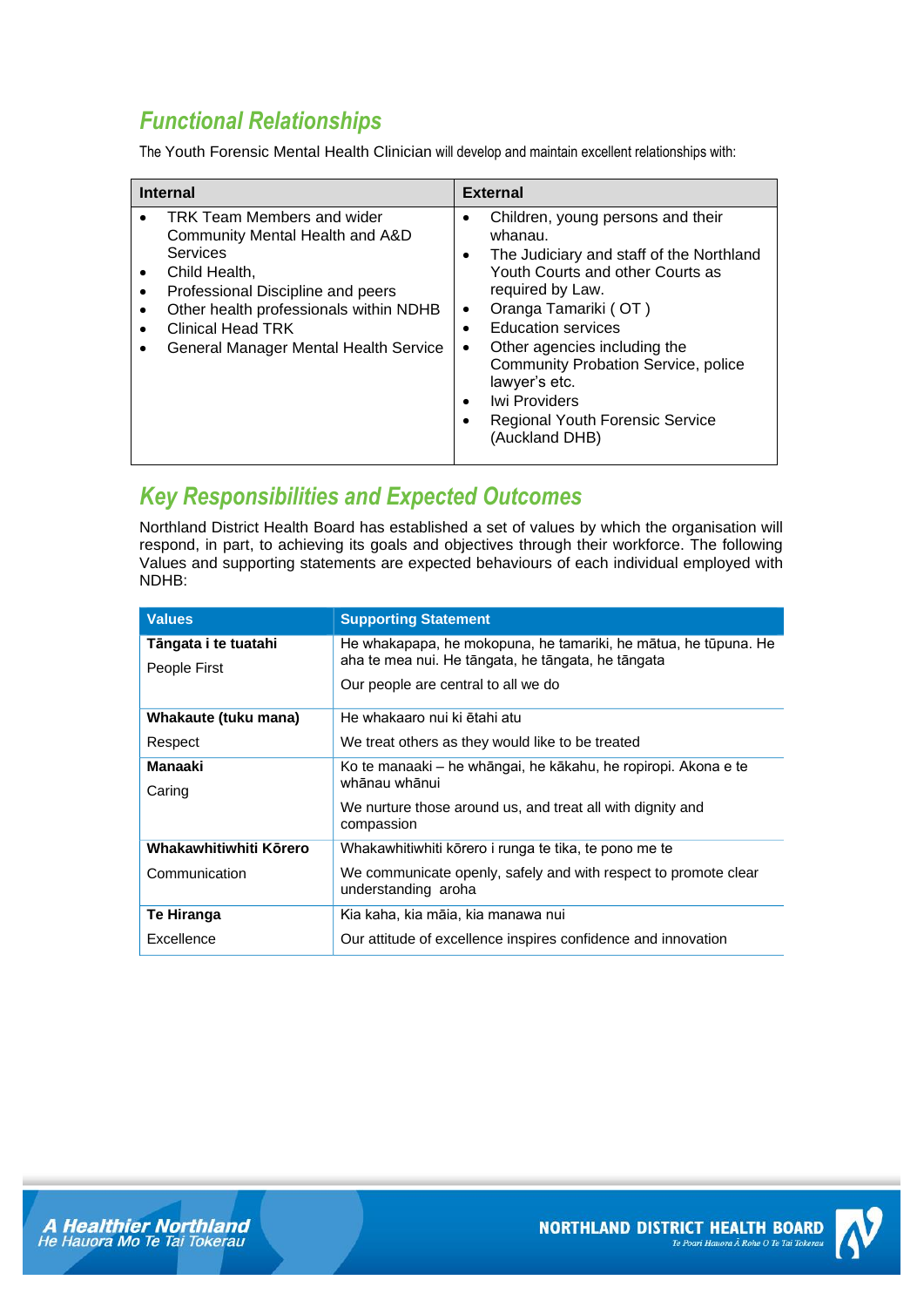The position of Youth Forensic Mental Health Clinician encompasses the following major functions or key result areas:

- Te Tiriti o Waitangi
- To act in accordance with ethical guidelines and relevant legislation related to Youth.
- To provide integrated assessments, risk management and treatment plans as requested by the Youth Court on young person's taking into account the psychosocial issues that are relevant to their development and wellbeing.
- In conjunction with the Child & Adolescent Mental Health and A&D Team, co-ordinate care to meet identified needs of young offenders within the context of family, school and peer groups.
- To promote the Youth Forensic mental health services in the courts in the Region and with all legal and community agencies.
- Ensure that knowledge and skills development is ongoing and up to date with current trends, best practice principles and aligned with the National Mental Health Standards.
- Quality of Service
- Health and Safety
- Privacy and Confidentiality

The outcome requirements of the above key responsibility areas are outlined below:

| <b>Key Responsibility Area</b>                                                                              | <b>Expected Outcomes</b>                                                                                                                                                                                                                                                                                                                                                                                                                                                                                                                                                                                                                                                                |
|-------------------------------------------------------------------------------------------------------------|-----------------------------------------------------------------------------------------------------------------------------------------------------------------------------------------------------------------------------------------------------------------------------------------------------------------------------------------------------------------------------------------------------------------------------------------------------------------------------------------------------------------------------------------------------------------------------------------------------------------------------------------------------------------------------------------|
| <b>Te Tiriti o Waitangi</b><br>1.                                                                           | Contribute to the promotion of the articles and principles of<br>$\bullet$<br>Te Tiriti o Waitangi and the involvement of Māori within the<br>decision-making process for their health and independence,<br>within District Health Board management processes and<br>procedures<br>Include the articles and principles of Te Tiriti o Waitangi<br>$\bullet$<br>within all aspects of the role and its outcomes<br>Ensure that consultation and engagement processes<br>$\bullet$<br>include appropriate mechanisms to meet the need of Māori<br>in a culturally appropriate and safe manner<br>Attend the Northland District Health Board Te Tiriti o<br>$\bullet$<br>Waitangi Training |
| To act in accordance<br>2.<br>with ethical<br>guidelines and<br>relevant legislation<br>pertaining to Youth | Have a working knowledge of ethical guidelines and<br>$\bullet$<br>relevant legislation including:<br>The children and Young Persons and Their Families Act<br>and Amendments.<br>The Criminal Justice Act 1985 and Amendments<br>The Mental Health Act 1992 and the 1999 Amendment<br>The Privacy and Human Rights Acts<br>-<br>The Crimes Act<br>$\overline{\phantom{0}}$<br>The Alcohol and Drugs Addiction Act<br>$\overline{\phantom{0}}$<br>Any other Acts that are relevant to the discharge of<br>duties                                                                                                                                                                        |

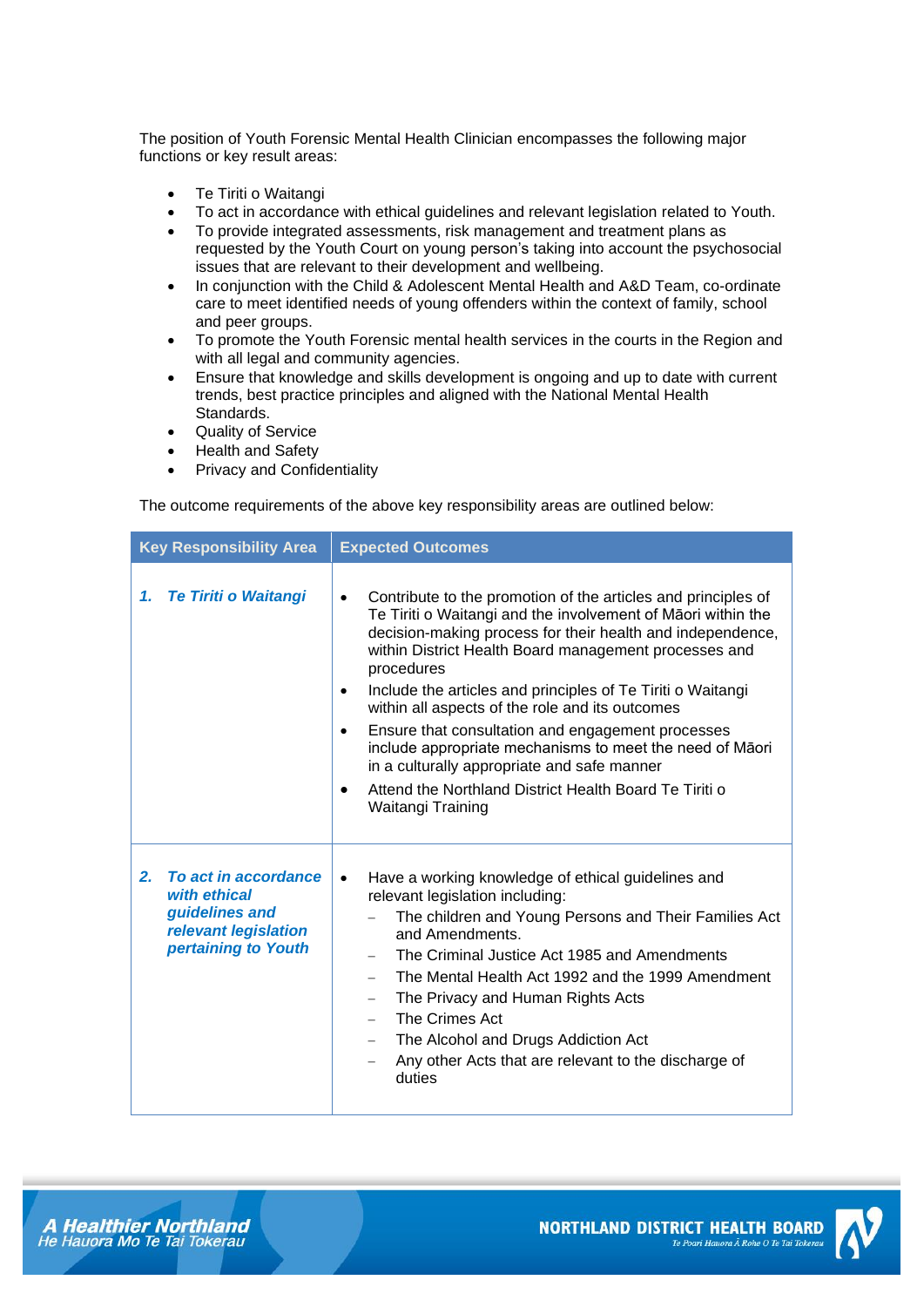| <b>Key Responsibility Area</b>                                                                                                                                                                                                                                                                                        | <b>Expected Outcomes</b>                                                                                                                                                                                                                                                                                                                                                                                                                                                                                                                                                                                                                                                                                                                                                                                                                                                                                                                                                                                                                                                                                                                                                                                                                                                                                                                                                                                                                                                                                                                                    |
|-----------------------------------------------------------------------------------------------------------------------------------------------------------------------------------------------------------------------------------------------------------------------------------------------------------------------|-------------------------------------------------------------------------------------------------------------------------------------------------------------------------------------------------------------------------------------------------------------------------------------------------------------------------------------------------------------------------------------------------------------------------------------------------------------------------------------------------------------------------------------------------------------------------------------------------------------------------------------------------------------------------------------------------------------------------------------------------------------------------------------------------------------------------------------------------------------------------------------------------------------------------------------------------------------------------------------------------------------------------------------------------------------------------------------------------------------------------------------------------------------------------------------------------------------------------------------------------------------------------------------------------------------------------------------------------------------------------------------------------------------------------------------------------------------------------------------------------------------------------------------------------------------|
| <b>To provide</b><br>3 <sub>r</sub><br><i><b>integrated</b></i><br>assessments, risk<br>management and<br>treatment plans as<br>requested by the<br><b>Youth Court on</b><br>young persons<br>taking into account<br>the psychosocial<br><i>issues that are</i><br>relevant to their<br>development and<br>wellbeing. | To utilise knowledge and skills to provide integrated<br>$\bullet$<br>assessments and risk management plans for the clients of<br>the youth forensic mental health service within the required<br>timeframes.<br>To co-ordinate specialist assessments as directed by the<br>$\bullet$<br>court<br>To prioritize caseload in accordance with legal requirements<br>$\bullet$<br>and the needs of the clients.<br>To liaise effectively with appropriate mental health Staff and<br>$\bullet$<br>ensure referrals to other services are carried out whenever<br>possible prior to the young persons return to the Youth<br>Court.<br>Act in advisory capacity as requested by the Courts,<br>$\bullet$<br>Children Young Persons and their Families Service and<br>other agencies in regard to the appropriateness of any<br>penalty or care requirements being considered for any<br>person referred to the Youth Forensic Mental health<br>Service.<br>To arrange carry out or assist with Family Group<br>$\bullet$<br>Conferences, and Strengthening Families meetings and<br>ensure that those people who are entitled to or are in the<br>position of carer receive all the information that is necessary<br>to ensure the safety and the wellbeing of the young person<br>and those significant others unless expressly prohibited<br>from access to that information in Law.<br>To advise young persons of the Youth Forensic mental<br>$\bullet$<br>health Service and their carer's of the benefits or other<br>entitlements that may qualify for. |
| <b>In conjunction with</b><br>4.<br>the Child &<br><b>Adolescent Mental</b><br><b>Health and A&amp;D</b><br><b>Team, co-ordinate</b><br>care to meet<br><b>identified needs of</b><br>young offenders<br>within the context of<br>family, school and<br>peer groups.                                                  | Define characteristics of Specialist mental health care<br>$\bullet$<br>access for children and adolescents, in association with all<br>aspects of professional role.<br>In conjunction with the team, help provide the co-ordination<br>needed to redirect children and young people if<br>inappropriately referred, or facilitate assessment if indicated.<br>Collect and document information consistently and<br>$\bullet$<br>systematically, defining confidentiality from the outset and<br>maintaining a safe pathway of care for consumers and their<br>families throughout their contact with the Child & Adolescent<br>Mental Health and A&D Service.<br>Liaise and consult with other team members and persons<br>$\bullet$<br>identified as having functional roles, thereby facilitating a<br>safe pathway of care for referred children and young people.<br>Ensure that assessment and treatment occurs in a timely<br>$\bullet$<br>and responsible manner and that documentation is<br>completed to the required standards.                                                                                                                                                                                                                                                                                                                                                                                                                                                                                                                 |

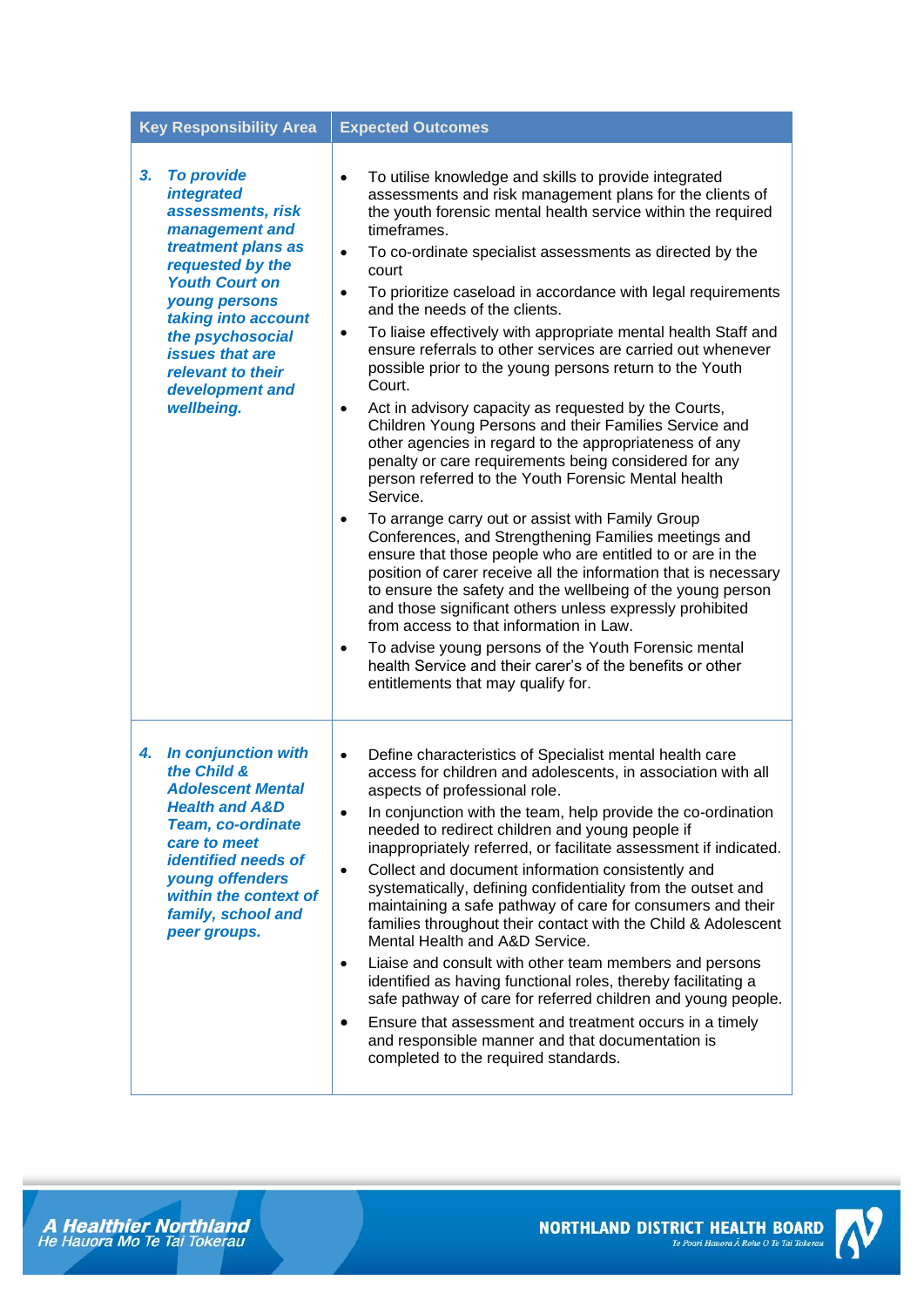| <b>Key Responsibility Area</b>                                                                                                                                                                                                    | <b>Expected Outcomes</b>                                                                                                                                                                                                                                                                                                                                                                                                                                                                                                                                                                                                                                                                                                                                  |
|-----------------------------------------------------------------------------------------------------------------------------------------------------------------------------------------------------------------------------------|-----------------------------------------------------------------------------------------------------------------------------------------------------------------------------------------------------------------------------------------------------------------------------------------------------------------------------------------------------------------------------------------------------------------------------------------------------------------------------------------------------------------------------------------------------------------------------------------------------------------------------------------------------------------------------------------------------------------------------------------------------------|
| 5.<br>To promote the<br><b>Youth Forensic</b><br>mental health<br>services in the<br>courts in the Region<br>and with all legal<br>and community<br>agencies.                                                                     | Provide advice consultation and information on the<br>$\bullet$<br>management of the Youth Forensic mental health clients<br>and associated problems with each client within the<br>identified agency.<br>To work with other agencies, particularly the Children Young<br>$\bullet$<br>Persons and Families Services, in the areas of intellectual<br>disabilities, head injury, substance abuse, risk behavior's in<br>young offenders and provide assessments as required by<br>those agencies.<br>To act as a resource person and provide an advisory<br>$\bullet$<br>service for the co-ordination of mental health and other care<br>between whanau, individuals, community agencies and<br>mental health groups.                                    |
| <b>Ensure that</b><br>6.<br>knowledge and skills<br>development is<br>ongoing and up to<br>date with current<br>trends, best practice<br>principles and<br>aligned with the<br><b>National Mental</b><br><b>Health Standards.</b> | Develop and maintain personal professional practices that<br>$\bullet$<br>comply with standards, legislative requirements, policies<br>and guidelines of Northland Health.<br>Engage in regular clinical supervision, both team and<br>$\bullet$<br>individual.<br>Participate in Performance Appraisal process.<br>$\bullet$<br>Update skills and knowledge base constantly, in-conjunction<br>$\bullet$<br>with the team and with associated individuals, by becoming<br>familiar with research, child and youth work practice and<br>other established models of care.<br>Schedule time to update knowledge<br>$\bullet$<br>Establish links with other child and youth organisations.<br>$\bullet$<br>Participate in In-service training.<br>$\bullet$ |
| <b>Quality of Service</b><br>7.                                                                                                                                                                                                   | Provide statistical information for the monthly and annual<br>$\bullet$<br>report<br>Ensure all documentation and processes are clear and meet<br>$\bullet$<br>legislative, Northland Health and Ministry of Health<br>requirements.<br>Complete incident Reports appropriately to ensure that<br>$\bullet$<br>safety issues are highlighted.<br>Contribute to Quality Continuum Plan, maintain quality<br>$\bullet$<br>systems and participate in at least one quality project<br>annually.                                                                                                                                                                                                                                                              |





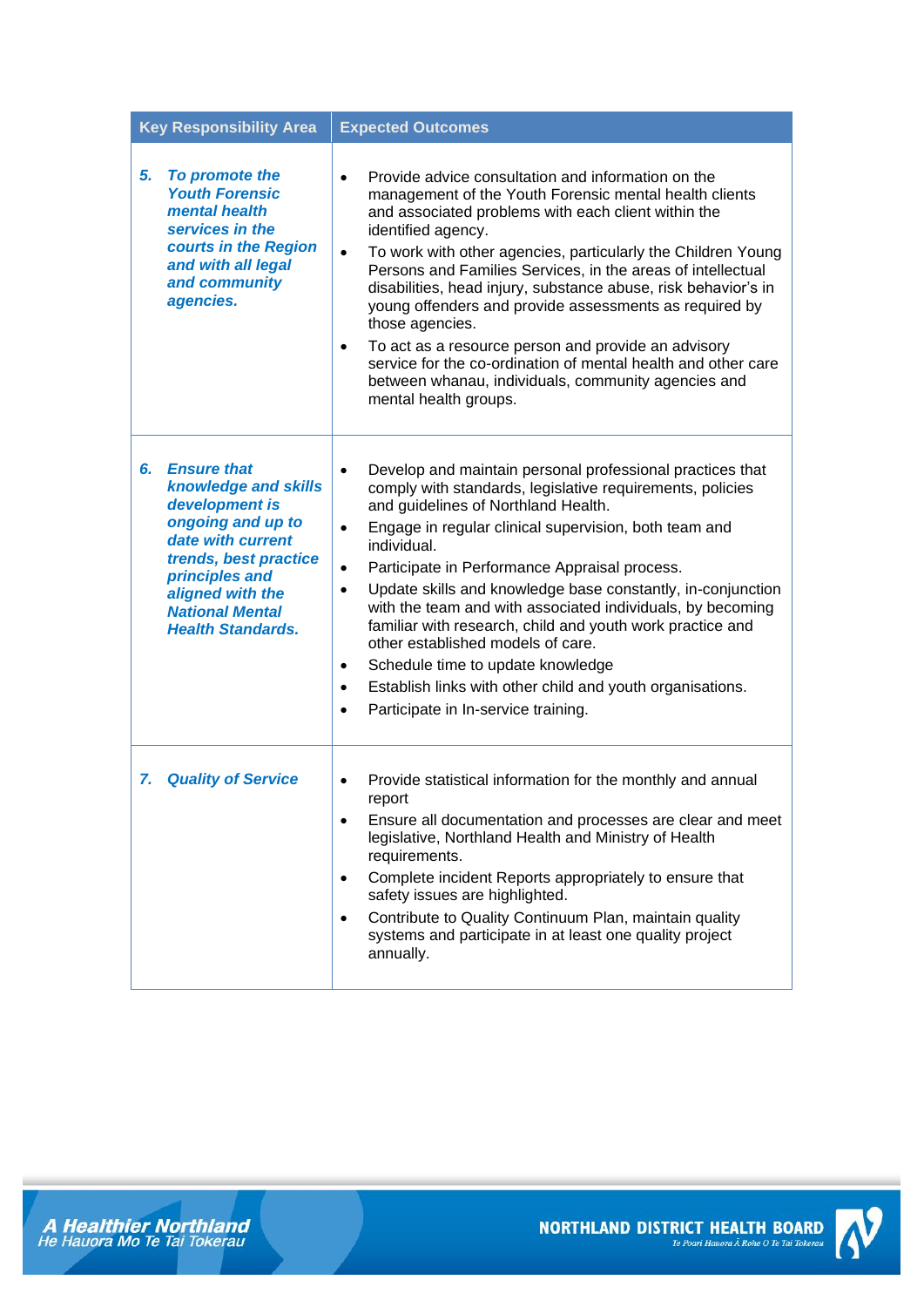| <b>Key Responsibility Area</b>                     | <b>Expected Outcomes</b>                                                                                                                                                                                                                                                                                                                                                                                                     |
|----------------------------------------------------|------------------------------------------------------------------------------------------------------------------------------------------------------------------------------------------------------------------------------------------------------------------------------------------------------------------------------------------------------------------------------------------------------------------------------|
| <b>Health &amp; Safety</b><br>8.                   | Observe and promote safe work practices, rules and<br>instructions relating to work, and be pro-active in hazard<br>management<br>Willingly co-operate in the achievement of all health and<br>٠<br>safety goals and initiatives by:<br>Practicing and observing safe work methods;<br>The use of safety equipment;<br>Reporting unsafe conditions or equipment; and<br>Reporting and documenting all accidents or incidents |
| <b>Privacy and</b><br>9.<br><b>Confidentiality</b> | Undertake all duties and responsibilities in accordance with<br>the Privacy Act 2020, Health Information Privacy Code<br>2020, and Northland DHB's Privacy Policies and Procedures<br>Complete mandatory induction training on Privacy<br>٠<br>responsibilities                                                                                                                                                              |

## *Variation of Duties*

Duties and responsibilities described above should not be construed as a complete and exhaustive list as it is not the intention to limit in any way the scope or functions of the position. Duties and responsibilities may be amended from time to time, in consultation with the employee, to meet any changing conditions and service requirements.



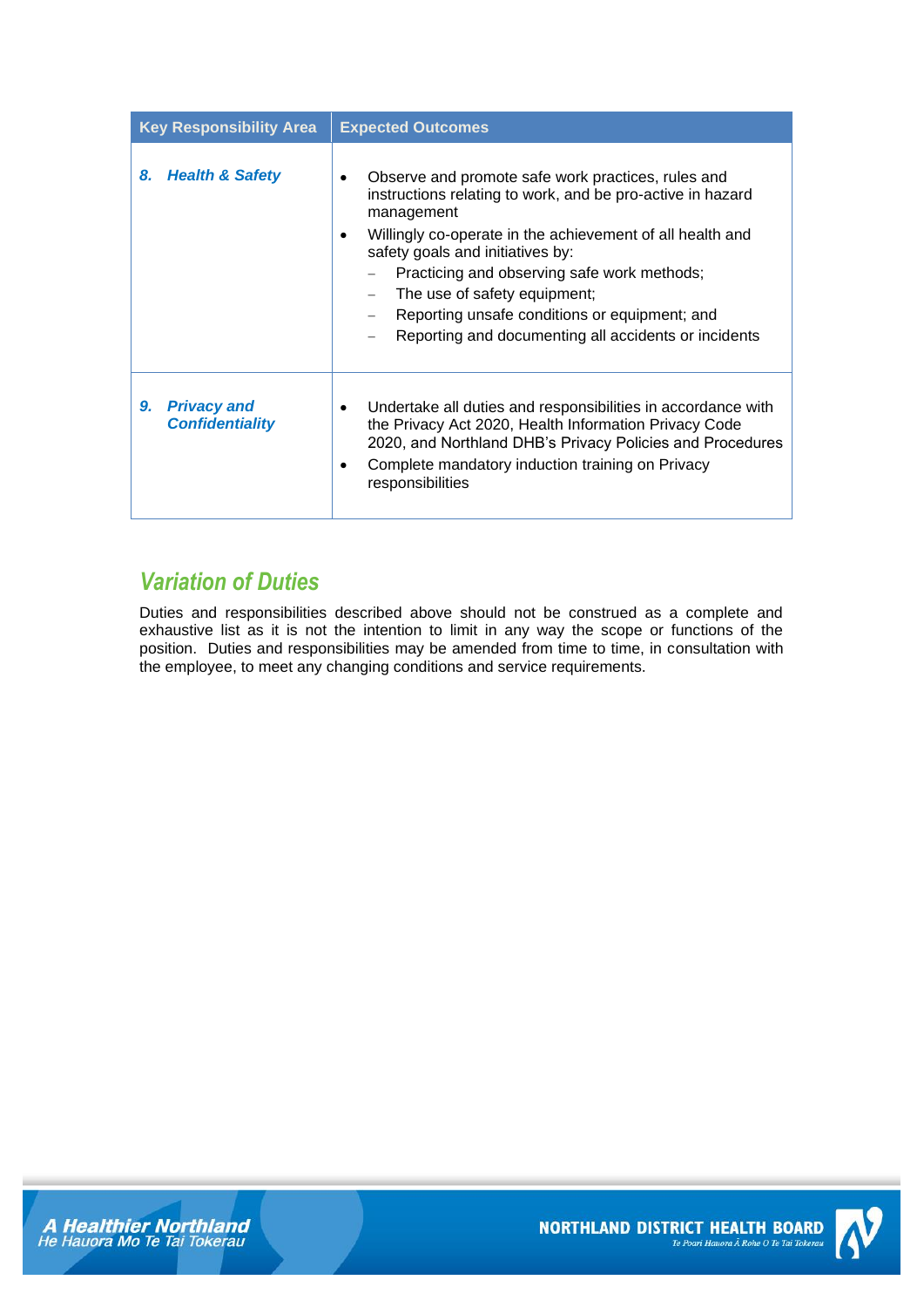## *Person Specification*

### **Education and Qualifications**

### *Essential Desirable*

- A degree or other formal qualifications at a graduate level such as; Nursing, Psychology, Criminology, Social Science,
- Addiction/Alcohol & Drug.
- A working knowledge of the Mental Health (Compulsory Assessment and Treatment) Act 1992 and it's amendments.
- A working Knowledge of other legislation that pertains to the care and protection of children.
- Holds a current clean full driver's license
- Police clearance to meet contractual requirements and the Vulnerable Childrens Act

### **Experience**

### *Essential Desirable*

- Working knowledge of the criminal justice system.
- Commitment to Tikanga Maori
- Working knowledge of key child and youth mental health issues
- Mental Health and/or A&D/Addiction assessment
- Strong networking skills
- Demonstrated ability to diffuse or safely intervene in a crisis situation
- A commitment to effective role modeling for children and youth, including encouraging alternatives to other health risk behaviours
- Report writing skills

- Has a working knowledge of Government **organisations**
- Experience working in Mental Health and or addictions
- Demonstrated experience working with Youth

- A commitment to further professional development
- Has or is working towards post graduate qualifications in child and adolescent Mental Health
- A working knowledge, and at least two years' experience of professional practice in the area of Mental Health, Addictions, Psychiatry or the criminal justice system
- Demonstrated ability to work in multi-disciplinary health team
- Experience of working in a community setting.

### **Awareness and Understanding of**

- Te Tiriti o Waitangi and its application to the health setting
- Privacy Act (2020) and Health Information Privacy Code (2020)
- Health and Safety at Work Act 2015

### *Essential Desirable*

- Health and Disability Commissioner (Code of Health and Disability Services Consumers' Rights) Regulations (1996)
- New Zealand Council of Healthcare **Standards**